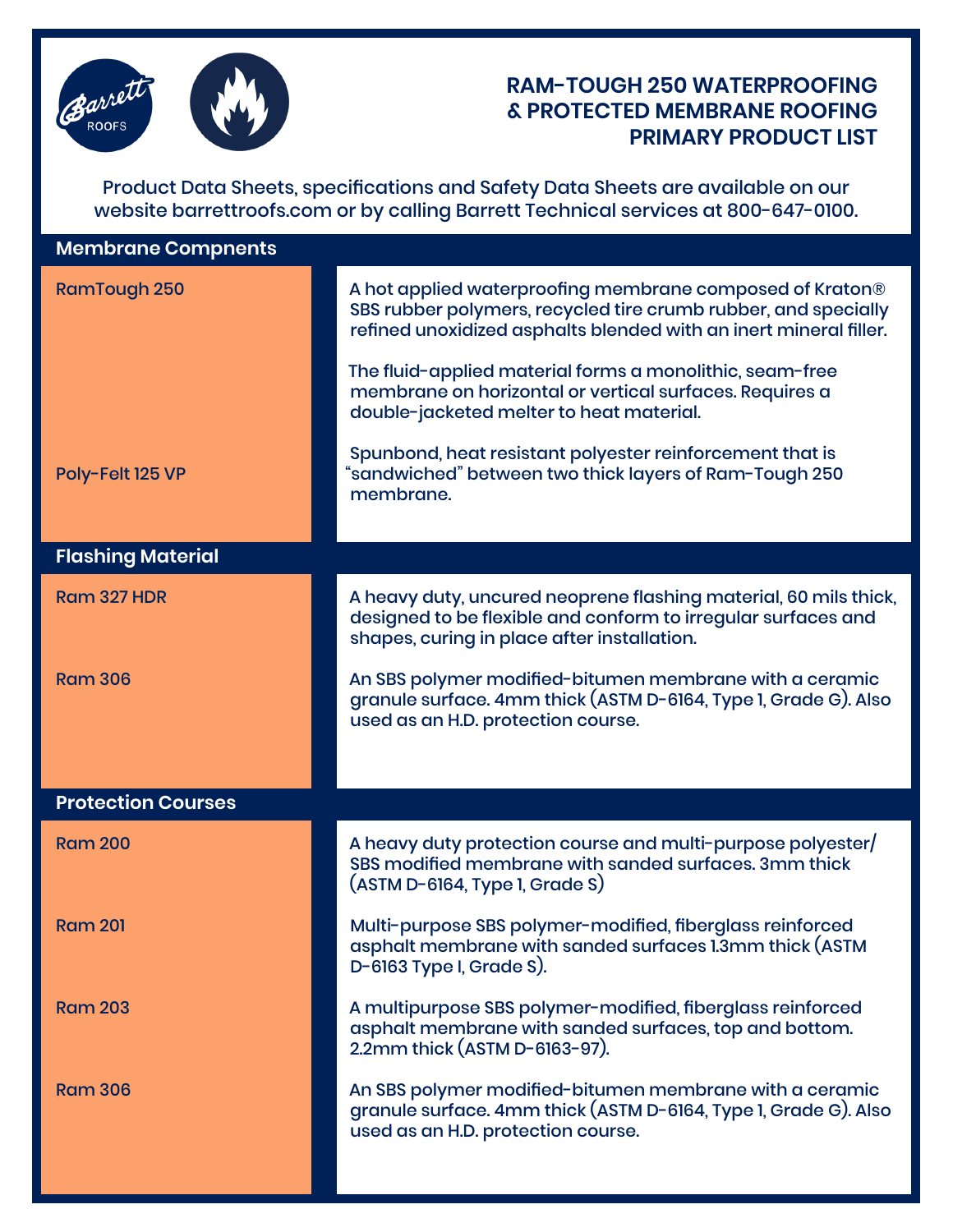| <b>Drainage Mediums</b>                               |                                                                                                                                                                                                                                                                                          |
|-------------------------------------------------------|------------------------------------------------------------------------------------------------------------------------------------------------------------------------------------------------------------------------------------------------------------------------------------------|
| <b>Ram Drain 1241</b>                                 | A composite polystyrene drainage medium with optional<br>moisture retention capabilities often required for greenroof and<br>planter box applications. Three dimensional core "thimbles" 0.45<br>inches high are covered on both sides with a polypropylene<br>geotextile fabric.        |
| <b>Ram Drain 2451</b>                                 | The same design as Ram Drain 1241 except it is one (1) inch<br>thick offering additional water storage capacity and increased<br>drainage flow rates.                                                                                                                                    |
| <b>Ram Drain 36R</b>                                  | A lightweight, flexible, composite drainage medium consisting<br>of post-industrial recycled polyethylene filaments, entangled<br>into a square waffle pattern with a non-woven geocomposite<br>filter fabric bonded to one side. The drain mat has a 3-inch                             |
| Other specialty drain mats<br>are available.          | fabric tab beyond the core to provide overlaps with adjacent<br>drainage courses. 0.45 inches thick.                                                                                                                                                                                     |
| <b>Accessories</b>                                    |                                                                                                                                                                                                                                                                                          |
| <b>Polyfelt 3.5 Filter Fabric</b>                     | Lightweight spunbond polyester geotextile fabric providing<br>excellent strength-to-weight ratio and permissivity. Typically<br>used as an insulation overlay in a Protected Roof Membrane<br>Assembly.                                                                                  |
| <b>Ram Seal</b>                                       | Ready-to-use, low modulus, non-sag silicone for sealing joints<br>in concrete, masonry, wood and sheet metal in all climates.<br>(Meets or exceeds ASTM D-5893 Type NS Sealant)                                                                                                          |
| <b>Ram Primer &amp; Surface</b><br><b>Conditioner</b> | Asphalt based primer; meets or exceeds ASTM D-41 standards.                                                                                                                                                                                                                              |
| <b>Ram Mastic</b>                                     | Cold-applied, trowel grade, high performance SBS rubberized<br>mastic for miscellaneous repair. (Meets or exceeds D-4586,<br>Type I)                                                                                                                                                     |
| <b>Ram Ultra Silver Coating</b>                       | Made with high quality SBS polymer-modified asphalt, premium<br>aluminum flake pigment and refined solvents, Ram Ultra Silver<br>Coating provides very good UV protection and heat reflection.<br>(ASTM D-2824, Type I)                                                                  |
| <b>Ram Ultra White Coating</b>                        | White acrylic latex-polymer water-based emulsion offering<br>excellent reflectivity. Energy Star® approved and can provide<br>LEEDS credits. Provides superior UV protection, mildew<br>resistance, color stability, weatherability and flexibility. Requires<br>Ram Ultra-White Primer. |
| <b>Ram Ultra White Primer</b>                         | A clear, water based acrylic primer formulated to provide<br>excellent adhesion properties to various surfaces. Specifically<br>designed to be used as a primer coat for Barrett Ultra-White<br>acrylic coating.                                                                         |